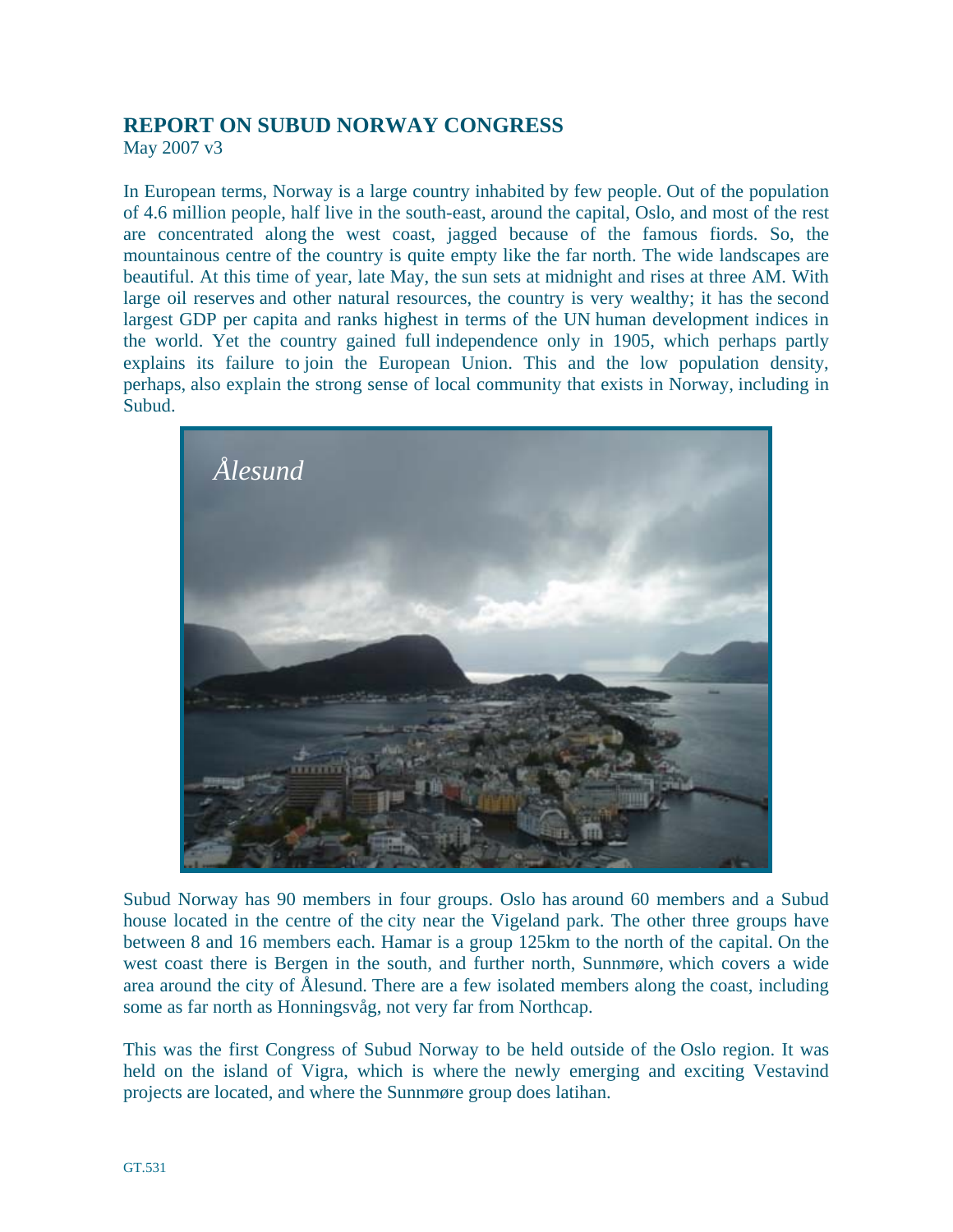Back in early nineties, Hugo Flem started developing his farm into a Subud project by converting the barn into a small hall, and then building four large huts at a rate of about one a year. The old barn is now turned into two halls, a kitchen, and upstairs, a flat, a guestroom and an office, all built in shining wood. While he has done most of the work himself, he has also had the support of the local group and from members from abroad. In the last three years he has used a professional worker to speed up the construction. Hugo's wife, Maya, has played an important role looking after and making guests welcome. The huts have two bedrooms, a living room and a bathroom and can accommodate four persons each. Two of them are permanently rented out. During the congress, about 20 participants were accommodated at the farm.

They are now constructing a new edifice, called rather modestly 'the New Hut.' It is not a hut at all. It promises to be a wonderful hotel lodging with eight rooms each with private bathroom, which should be complete in August. An engineer from Scotland, Solihin Roberts, has been volunteering his help with the construction over the last few weeks.

The first project is an enterprise, called 'Vestavind Eiendom,' began in 2003 when Raymond Hemsen and Markus Hoff Berge joined with Hugo. The business will rent out the halls and the rooms for weddings, birthday parties, seminars and other events, and will also function as a bed and breakfast. The island of Vigra currently has no tourist accommodation, and the international airport, which serves the tourist town of Ålesund located on a nearby island, is about 4 minutes drive from Vestavind. Direct flights to Vigra from London's Gatwick airport start on June 1st. From Ålesund, you can cruise the famous Geiranger fiord, and visit the bird sanctuary at Runde. So, the enterprise has good potential.

The second project is a social program. Back in 1994, Hugo established a charity and started a local youth club with support from the municipality. Since then, with the participation of the growing local Subud group, he and Maya have hosted three Subud youth camps, the most recent of which was a work camp held last year over a two-month period attended by 10 young people from 6 countries. During this period, a big step was made in laying the foundations of the "Big Hut."

The goal of the social project, called 'Praksisplass,' though, is to help with local needs. The immediate area has about 70 young people who are unemployed school drop-outs and the larger municipal area about 170. The aim is to provide a set of personal development, educational and training programs for these young people, to show them care with the hope that they will find a better way in life. The program is being spearheaded by Elias Ryberg, a smiling and bearded social worker from Hamar, and national helper, who is moving to Vestavind. In part the program is to prepare the young people to work with the elderly in the area, who also need care. To this end, Elias, Hugo and Taufik Waage have had extensive meetings with the local municipal authorities, whose participation is required.

The program, which has been developed by board of the charity, will enable to the young people to support the elderly and vice versa. The elderly need assistance and visits, and the young people would be paid for helping the elderly with household chores and with other daily needs such as reading and social visits. They would be supervised by the local nurses, who also visit the elderly regularly, and by the project counselor, who would provide and